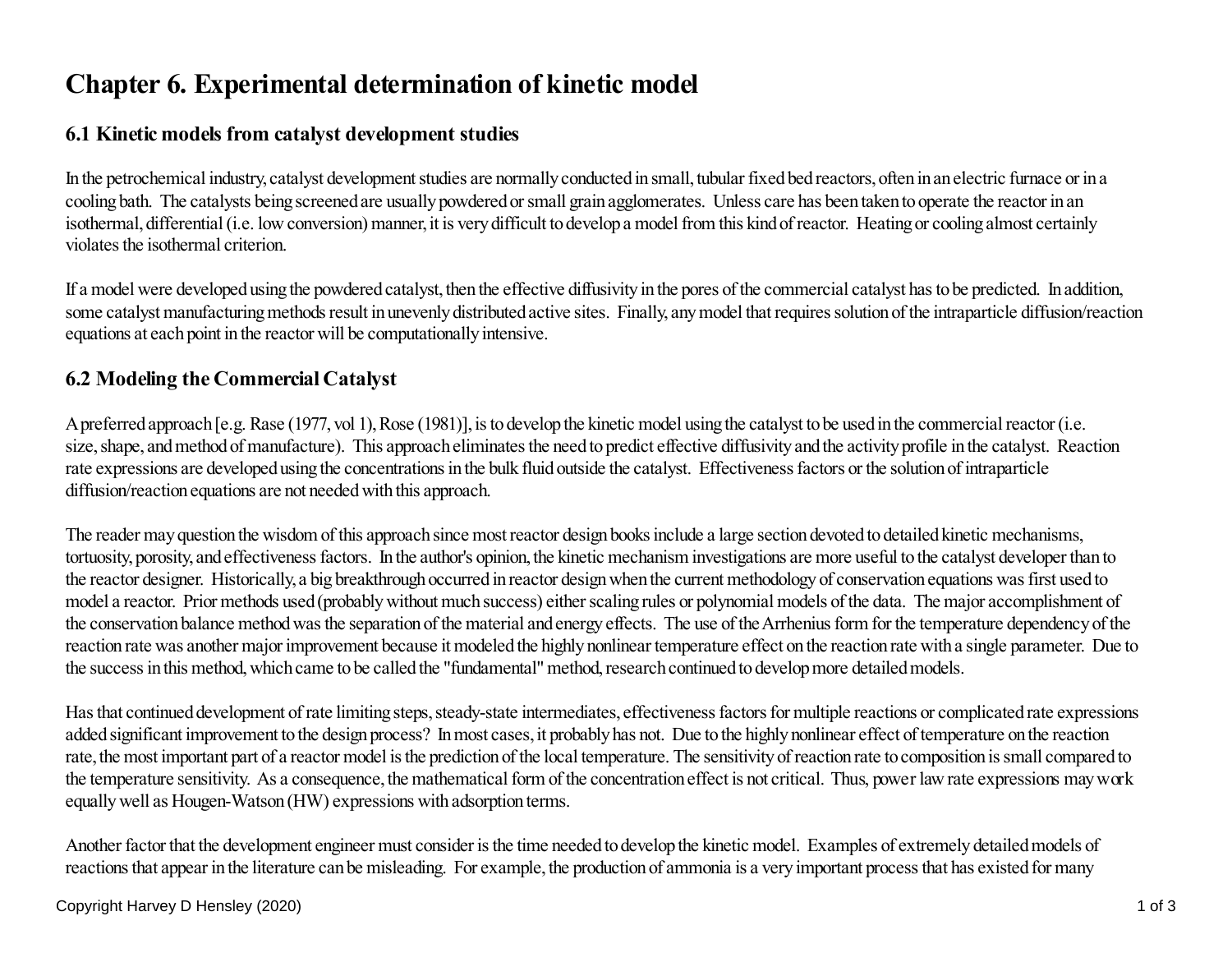decades. Because of its importance, numerous studies of the reactions and catalysts have been reported, resulting in complicated models. These studies have been done well after the first plant design. When designing the first reactor for a new chemical process, the development team does not have decadesof time available. Thus, power law models and a set of experiments designed for efficiency are the preferred route to a reactor model.

#### **Catalyst temperature**

The catalyst temperature is usually nearly isothermal, regardless of the reaction distribution in the catalyst. In some cases, the film of fluid around the catalyst may result in a significant temperature difference between the catalyst and the flowing fluid. With a measured rate of reaction for the laboratory experiment,this temperature difference may be calculated. It is best to use the calculated catalyst temperature when building the kinetic model.

### **Intraparticle diffusion and effectiveness factors**

Conducting the kinetic experiments on commercial size catalyst will result in significant radial variation within the catalyst in the rates of each reaction. However, for a given external composition, and a given catalyst temperature, the catalyst particle will usually have a unique rate of production or consumptionof each component. By modeling the net production rate at the catalyst surface as a function of the fluid composition and catalyst temperature, "intrinsic" or"fundamental" intraparticle rates are not required. Effectiveness factors or particle diffusion equations are also not required.

There is a small range of conditions that can lead to multiple steady states in a catalyst particle which would invalidate the "whole particle" approachdescribed in the previous paragraph. Finlayson (1980) studied the effect of five dimensionless variables on the effectiveness factor for a first order, irreversible reaction. The five variables are the dimensionless heat of reaction, activation energy, two Biot numbers for heat and mass transfer to the fluid,and the Thiele modulus. The first four parameters determine whether or not multiple steady states exist (see Fig 4 and Fig 5 in Finlayson). What is more important is that multiple steady states exist over a narrow range of Thiele modulus. The existence of multiple steady states should be observed as strange or unstable results during catalyst development. By designing the catalyst with a lower activity (i.e. lower Thiele modulus), the multiple solutions and instabilitiescan be avoided.

### **A case for a Hougen-Watson model**

In some cases, the adsorption effects may cause the reaction rate to exhibit unusual behavior with respect to temperature. Normally, adsorption is exothermic, so the adsorption term decreases with increasing temperature. With adsorption terms in the denominator of the reaction rate, the reaction rateincreases with temperature as usual. However, with an endothermic adsorption, adsorption increases and the reaction rate decreases with an increase intemperature. The overall result may cause the rate to have a local maximum value, a valley, and then return to an increasing rate as the temperature is increased. In such cases, the HW model may be the appropriate choice. In order to model this unusual behavior, the HW model must have temperature dependent adsorption coefficients. As stated earlier, the temperature effects are the most important aspect of reactor modeling. The kinetic model must havethe correct temperature response, and the reactor model must provide accurate temperature profiles.